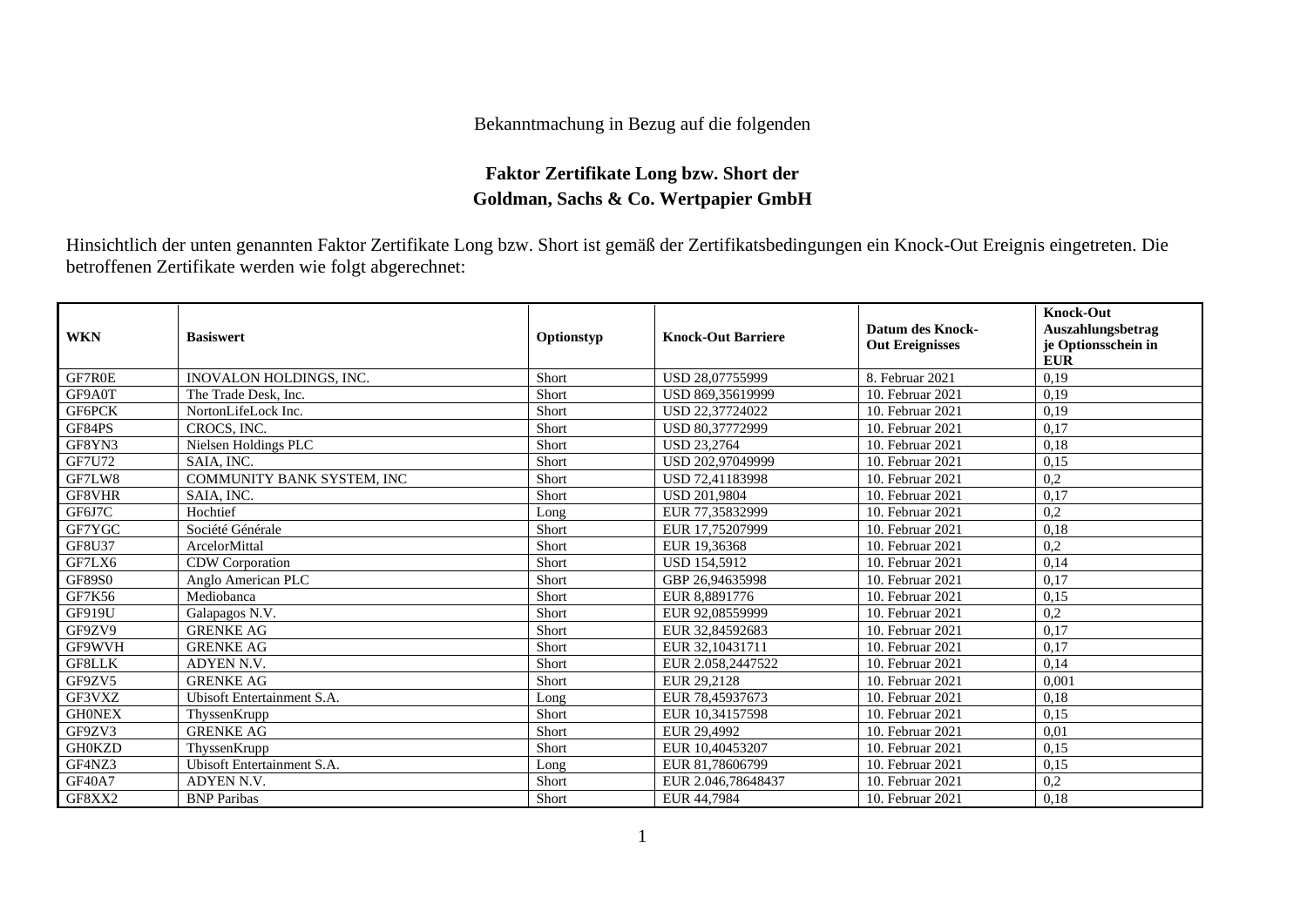| <b>WKN</b>    | <b>Basiswert</b>                        | Optionstyp | <b>Knock-Out Barriere</b> | <b>Datum des Knock-</b><br><b>Out Ereignisses</b> | <b>Knock-Out</b><br>Auszahlungsbetrag<br>je Optionsschein in<br><b>EUR</b> |
|---------------|-----------------------------------------|------------|---------------------------|---------------------------------------------------|----------------------------------------------------------------------------|
| <b>GH0JFF</b> | Peloton Interactive Inc.                | Long       | USD 144,346744            | 10. Februar 2021                                  | 0,19                                                                       |
| GF8Y31        | International Flavors & Fragrances Inc. | Short      | USD 139,81441964          | 10. Februar 2021                                  | 0,17                                                                       |
| GF8DKM        | Coty Inc                                | Long       | USD 6,53779999            | 10. Februar 2021                                  | 0,17                                                                       |
| GF98K3        | Expedia Group, Inc.                     | Short      | USD 151,79429998          | 10. Februar 2021                                  | 0,2                                                                        |
| GF8YR9        | Fortinet, Inc.                          | Short      | USD 163,1592              | 10. Februar 2021                                  | 0,18                                                                       |
| GH0D7E        | Baidu, Inc.                             | Short      | USD 315,96221764          | 10. Februar 2021                                  | 0,15                                                                       |
| GF53GG        | International Flavors & Fragrances Inc. | Short      | USD 137,72617968          | 10. Februar 2021                                  | 0,19                                                                       |
| GH0D7U        | Prosus NV                               | Short      | EUR 104,40735499          | 10. Februar 2021                                  | 0,2                                                                        |
| GF93DE        | Qualys Inc                              | Long       | USD 122,14789775          | 10. Februar 2021                                  | 0,16                                                                       |
| <b>GH0JFT</b> | Prosus NV                               | Short      | EUR 104,09099999          | 10. Februar 2021                                  | 0,19                                                                       |
| GF6EBF        | Expedia Group, Inc.                     | Short      | <b>USD 148,8144</b>       | 10. Februar 2021                                  | 0,19                                                                       |
| GF9UQ6        | Baidu. Inc.                             | Short      | USD 317,5829              | 10. Februar 2021                                  | 0,2                                                                        |
| <b>GH0YNM</b> | Freeport-McMoRan                        | Short      | USD 33,51641019           | 10. Februar 2021                                  | 0,19                                                                       |
| GF8TZP        | Lyft, Inc.                              | Short      | <b>USD 55,2492</b>        | 10. Februar 2021                                  | 0,1                                                                        |
| GF8TZN        | Lyft, Inc.                              | Short      | USD 54,98099999           | 10. Februar 2021                                  | 0,001                                                                      |
| GH00ZM        | Baidu, Inc.                             | Short      | USD 307,697216            | 10. Februar 2021                                  | 0,18                                                                       |
| <b>GF989E</b> | Shopify Inc.                            | Short      | <b>USD 1475.9797</b>      | 10. Februar 2021                                  | 0,17                                                                       |
| GF7YHP        | Under Armour, Inc. - Class A            | Short      | <b>USD 21,497</b>         | 10. Februar 2021                                  | 0,05                                                                       |
| GF8YXS        | Uber Technologies, Inc.                 | Short      | USD 61,3983               | 10. Februar 2021                                  | 0,16                                                                       |
| GF7LTD        | BROOKS AUTOMATION, INC.                 | Short      | USD 86,15399999           | 10. Februar 2021                                  | 0,18                                                                       |
| GF53P4        | IQVIA Holdings Inc.                     | Short      | USD 191,7716782           | 10. Februar 2021                                  | 0,14                                                                       |
| <b>GH0DAT</b> | Baidu, Inc.                             | Short      | USD 303,8912              | 10. Februar 2021                                  | 0,19                                                                       |
| GF9HLU        | Match Group, Inc.                       | Short      | USD 170,13597314          | 10. Februar 2021                                  | 0,18                                                                       |
| GF5VKK        | Akamai Technologies, Inc.               | Long       | USD 115,44544199          | 10. Februar 2021                                  | 0,03                                                                       |
| GF756A        | Trip.com Group Limited                  | Short      | USD 37,03565758           | 10. Februar 2021                                  | 0,15                                                                       |
| GF7QDT        | Freeport-McMoRan                        | Short      | USD 33,393658             | 10. Februar 2021                                  | 0,16                                                                       |
| GF89RJ        | Glencore                                | Short      | GBP 2,75709631            | 10. Februar 2021                                  | 0,16                                                                       |
| GF6VFB        | Momo Inc                                | Short      | USD 18,457125             | 10. Februar 2021                                  | 0,14                                                                       |
| GF93E1        | <b>II-VI INCORPORATED</b>               | Short      | <b>USD 96,8509</b>        | 10. Februar 2021                                  | 0,16                                                                       |
| GF8JTF        | Alliance Data Systems Corporation       | Short      | USD 85,90199999           | 10. Februar 2021                                  | 0,2                                                                        |
| GF99RQ        | Ormat Technologies Inc.                 | Short      | USD 126,46991999          | 10. Februar 2021                                  | 0,15                                                                       |
| GF98E0        | Capital One Financial Corporation       | Short      | USD 118,82824999          | 10. Februar 2021                                  | 0,17                                                                       |
| <b>GF985M</b> | F5 Networks, Inc.                       | Short      | USD 209,44679999          | 10. Februar 2021                                  | 0,2                                                                        |
| GF98LU        | <b>MGM</b> ResortsInternational         | Short      | <b>USD 36,7155</b>        | 10. Februar 2021                                  | $\overline{0,2}$                                                           |
| GC9PYV        | Williams Companies Inc                  | Short      | USD 23,21495399           | 10. Februar 2021                                  | 0,18                                                                       |
| GF7V4X        | Intuit Inc.                             | Short      | <b>USD 399,381</b>        | 10. Februar 2021                                  | 0,18                                                                       |
| GF6JJP        | <b>Truist Financial Corp</b>            | Short      | USD 54,512118             | 10. Februar 2021                                  | 0,2                                                                        |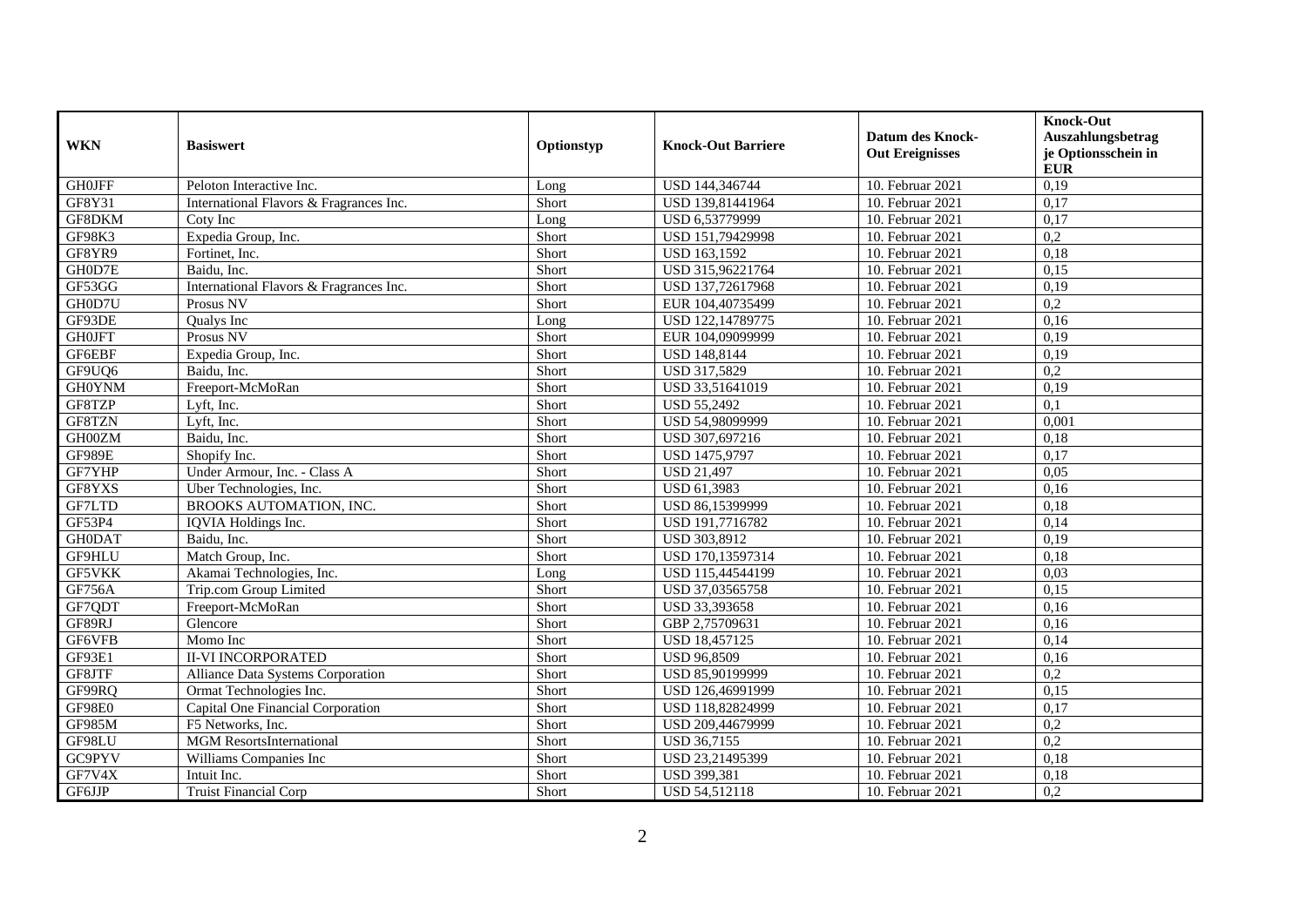| <b>WKN</b>    | <b>Basiswert</b>                   | Optionstyp | <b>Knock-Out Barriere</b> | <b>Datum des Knock-</b><br><b>Out Ereignisses</b> | <b>Knock-Out</b><br>Auszahlungsbetrag<br>je Optionsschein in<br><b>EUR</b> |
|---------------|------------------------------------|------------|---------------------------|---------------------------------------------------|----------------------------------------------------------------------------|
| GF8V0A        | INSTALLED BUILDING PRODUCTS, INC.  | Short      | USD 126,85479999          | 10. Februar 2021                                  | 0,17                                                                       |
| GF919Q        | Galapagos N.V.                     | Long       | EUR 78,37437311           | 10. Februar 2021                                  | 0,001                                                                      |
| GF7YA7        | <b>Avery Dennison Corporation</b>  | Short      | <b>USD 175,9908</b>       | 10. Februar 2021                                  | 0,17                                                                       |
| GF9R47        | Nordex SE                          | Long       | EUR 22,67859999           | 10. Februar 2021                                  | 0,2                                                                        |
| GF8LLM        | ams AG                             | Long       | CHF 22,01236799           | 10. Februar 2021                                  | 0,2                                                                        |
| GC7688        | Iberdrola                          | Long       | EUR 10.66239999           | 10. Februar 2021                                  | 0.18                                                                       |
| GF5G5Y        | Nokia                              | Long       | EUR 3,39402999            | 10. Februar 2021                                  | 0,19                                                                       |
| <b>GF174K</b> | Prosus NV                          | Short      | EUR 106,42794499          | 10. Februar 2021                                  | 0,2                                                                        |
| GF79SS        | Galapagos N.V.                     | Long       | EUR 74,57533985           | 10. Februar 2021                                  | 0,14                                                                       |
| GF3QNB        | Oorvo Inc                          | Long       | USD 165,47299999          | 10. Februar 2021                                  | 0,18                                                                       |
| <b>GF8NKU</b> | MEDPACE HOLDINGS, INC.             | Short      | USD 163,88214959          | 10. Februar 2021                                  | 0,14                                                                       |
| GF8NEA        | Coty Inc                           | Long       | USD 7,75658599            | 9. Februar 2021                                   | 0,001                                                                      |
| GF2F42        | Coty Inc                           | Long       | <b>USD 7,64225</b>        | 9. Februar 2021                                   | 0,08                                                                       |
| GF7YD2        | <b>Constellation Brands</b>        | Short      | USD 233,20259999          | 9. Februar 2021                                   | 0,19                                                                       |
| GF5M8H        | TechnipFMC                         | Long       | EUR 8,3876185             | 9. Februar 2021                                   | 0,2                                                                        |
| GF6J8R        | Weibo Corporation                  | Short      | <b>USD 54,63475</b>       | 9. Februar 2021                                   | 0,17                                                                       |
| GH0D8H        | <b>Ballard Power Systems Inc</b>   | Short      | <b>USD 42,2197</b>        | 9. Februar 2021                                   | 0,16                                                                       |
| GF5C3K        | Sealed Air Corporation             | Short      | USD 46,55104999           | 9. Februar 2021                                   | 0,15                                                                       |
| GF5M8G        | TechnipFMC                         | Long       | EUR 8,42366839            | 9. Februar 2021                                   | 0,14                                                                       |
| <b>GF988T</b> | $S\&P 500(r)$ Index                | Short      | USD 3.999,87382019        | 9. Februar 2021                                   | 0,19                                                                       |
| GF7QVZ        | <b>ENSTAR GROUP LIMITED</b>        | Short      | <b>USD 217,8618</b>       | 9. Februar 2021                                   | 0,2                                                                        |
| GF89ZS        | Zions Bancorporation, N.A.         | Short      | USD 49,86624999           | 9. Februar 2021                                   | 0,15                                                                       |
| GF99P9        | <b>SVB</b> Financial Group         | Short      | USD 519,2848              | 9. Februar 2021                                   | 0,2                                                                        |
| GF9JGD        | Workday, Inc.                      | Short      | USD 279,091449            | 9. Februar 2021                                   | 0,19                                                                       |
| GF8VHA        | RingCentral, Inc.                  | Short      | USD 434,28876191          | 9. Februar 2021                                   | 0,19                                                                       |
| GF7R7C        | <b>OUAKER CHEMICAL CORPORATION</b> | Short      | USD 294,44149999          | 9. Februar 2021                                   | 0,19                                                                       |
| GF7QNE        | Ameriprise Financial Inc.          | Short      | USD 217,5762              | 9. Februar 2021                                   | 0,19                                                                       |
| GF4S1S        | Altria Group, Inc.                 | Short      | USD 43,889558             | 9. Februar 2021                                   | 0,18                                                                       |
| GF3QSW        | <b>Incyte Corporation</b>          | Long       | USD 88,99751249           | 9. Februar 2021                                   | 0,18                                                                       |
| <b>GF1TXX</b> | Adobe Inc.                         | Short      | <b>USD 508,5728</b>       | 9. Februar 2021                                   | 0,19                                                                       |
| GC3CF8        | Bristol-Myers Squibb               | Long       | USD 58,83868699           | 9. Februar 2021                                   | 0,19                                                                       |
| GF72S2        | Boeing                             | Short      | USD 216,48573             | 9. Februar 2021                                   | 0,14                                                                       |
| GF7Y5G        | <b>News Corporation</b>            | Short      | USD 22,24249999           | 9. Februar 2021                                   | 0,16                                                                       |
| GF53XQ        | HanesBrands                        | Short      | USD 19,92991318           | 9. Februar 2021                                   | 0,14                                                                       |
| GF99SU        | HanesBrands                        | Short      | USD 19,08095568           | 9. Februar 2021                                   | 0,17                                                                       |
| GF9A1W        | Gartner                            | Short      | USD 189,31916426          | 9. Februar 2021                                   | 0,16                                                                       |
| GF99ST        | HanesBrands                        | Short      | USD 18,07990321           | 9. Februar 2021                                   | 0,18                                                                       |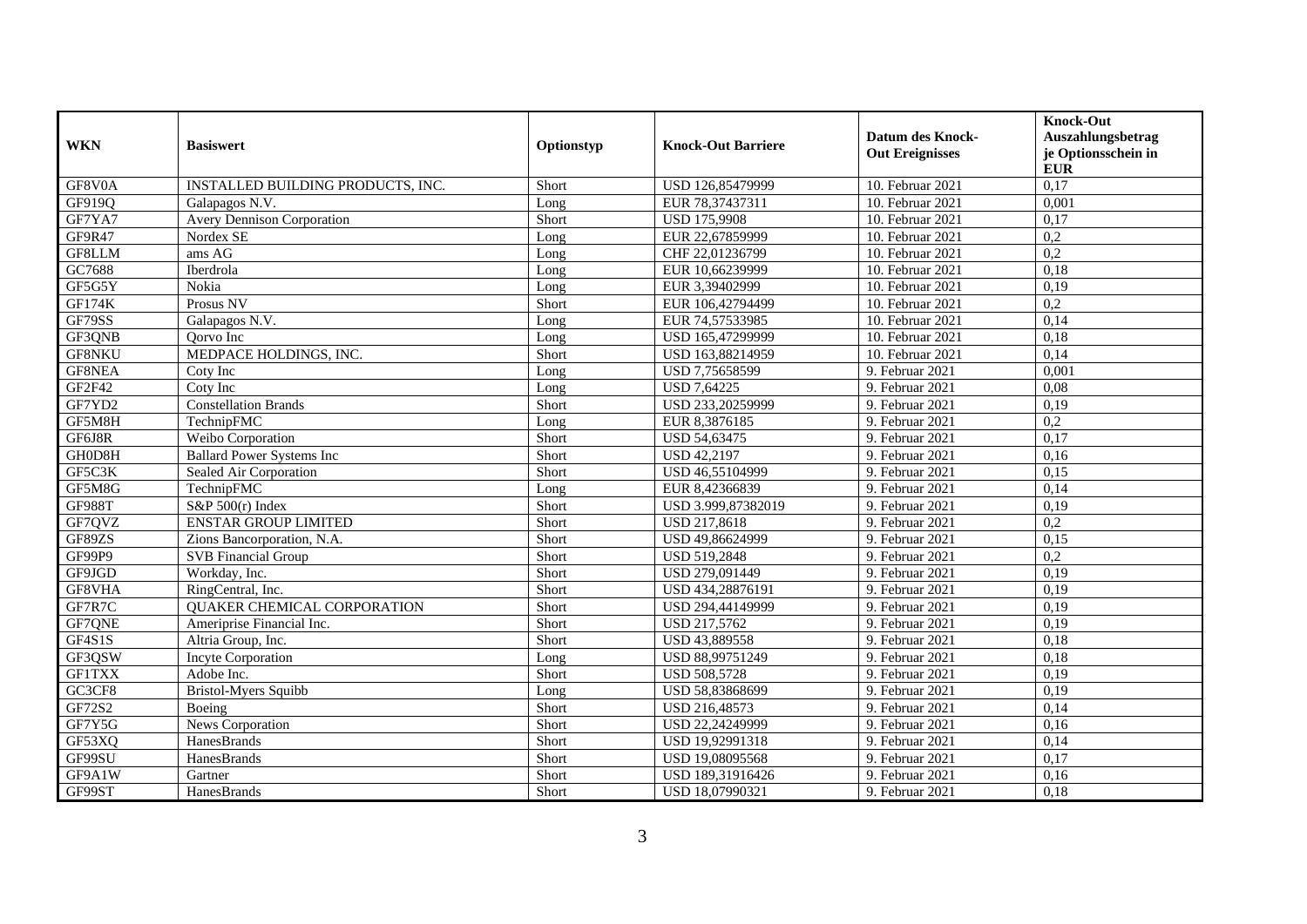| <b>WKN</b>    | <b>Basiswert</b>                     | Optionstyp | <b>Knock-Out Barriere</b> | <b>Datum des Knock-</b><br><b>Out Ereignisses</b> | <b>Knock-Out</b><br>Auszahlungsbetrag<br>je Optionsschein in<br><b>EUR</b> |
|---------------|--------------------------------------|------------|---------------------------|---------------------------------------------------|----------------------------------------------------------------------------|
| GF4P0A        | Chipotle                             | Short      | USD 1.549,12              | 9. Februar 2021                                   | 0,2                                                                        |
| GF5C8D        | Twitter, Inc.                        | Short      | USD 60,69677999           | 9. Februar 2021                                   | 0,17                                                                       |
| GF6J76        | Gartner                              | Short      | USD 182,96876732          | 9. Februar 2021                                   | 0,16                                                                       |
| GH0D71        | Baidu, Inc.                          | Short      | USD 297,86794686          | 9. Februar 2021                                   | 0,18                                                                       |
| GF8XYB        | Nokia                                | Long       | EUR 3,47164999            | 9. Februar 2021                                   | 0,18                                                                       |
| GF8UWC        | <b>Nektar Therapeutics</b>           | Short      | USD 21,797875             | 9. Februar 2021                                   | 0,18                                                                       |
| GF8VLL        | GOOSEHEAD INSURANCE, INC.            | Short      | USD 155,75574             | 9. Februar 2021                                   | 0,18                                                                       |
| GF77VD        | Siemens Gamesa Renewable Energy      | Long       | EUR 32,25023199           | 9. Februar 2021                                   | 0,18                                                                       |
| GF99SS        | HanesBrands                          | Short      | USD 16,95810383           | 9. Februar 2021                                   | 0,17                                                                       |
| GF9ZTF        | Baidu, Inc.                          | Short      | USD 297,73396875          | 9. Februar 2021                                   | 0,16                                                                       |
| GH0D74        | Baidu, Inc.                          | Short      | USD 296,21457905          | 9. Februar 2021                                   | 0,15                                                                       |
| GF6EQ2        | Société Générale                     | Short      | EUR 17,80251999           | 9. Februar 2021                                   | 0,2                                                                        |
| GF72ML        | ProSiebenSat.1 Media                 | Short      | EUR 16,0268               | 9. Februar 2021                                   | 0,19                                                                       |
| GF7A3Z        | Aegon                                | Short      | EUR 3,73271999            | 9. Februar 2021                                   | 0,19                                                                       |
| GF8U8P        | ProSiebenSat.1 Media                 | Short      | EUR 15,87119999           | 9. Februar 2021                                   | 0,2                                                                        |
| GF6AJ5        | Sartorius Stedim Biotech             | Short      | EUR 398,198               | 9. Februar 2021                                   | 0,19                                                                       |
| GF93EK        | Argenx NV                            | Short      | EUR 318,26999999          | 9. Februar 2021                                   | $\overline{0,2}$                                                           |
| GF6VE6        | Nokia                                | Long       | EUR 3,45393749            | 9. Februar 2021                                   | 0,18                                                                       |
| GF1Q9B        | <b>Deutsche Post</b>                 | Short      | EUR 43,255                | 9. Februar 2021                                   | 0,19                                                                       |
| GC74YH        | Mediobanca                           | Short      | EUR 8,82919139            | 9. Februar 2021                                   | 0,19                                                                       |
| <b>GC6DJW</b> | <b>LVMH</b>                          | Short      | EUR 550,54690999          | 9. Februar 2021                                   | 0,19                                                                       |
| GF5661        | Ericsson                             | Short      | SEK 113,73                | 9. Februar 2021                                   | 0,17                                                                       |
| GF936U        | VARONIS SYSTEMS, INC.                | Short      | USD 194,96438355          | 9. Februar 2021                                   | 0,15                                                                       |
| GF4S2M        | Gartner                              | Short      | USD 182,84322932          | 9. Februar 2021                                   | 0,17                                                                       |
| GF9UQG        | Baidu, Inc.                          | Short      | USD 293,44494             | 9. Februar 2021                                   | 0,17                                                                       |
| <b>GF0TSK</b> | <b>United Internet</b>               | Short      | EUR 38,008165             | 8. Februar 2021                                   | 0,16                                                                       |
| GF9JAF        | HelloFresh SE                        | Short      | EUR 75,59374999           | 8. Februar 2021                                   | 0,17                                                                       |
| GF96TF        | <b>NATIXIS</b>                       | Short      | EUR 3,6728358             | 8. Februar 2021                                   | 0,17                                                                       |
| GF8DJ1        | ams AG                               | Short      | CHF 24,45219999           | 8. Februar 2021                                   | 0,16                                                                       |
| GF9HM0        | Match Group, Inc.                    | Short      | USD 159,84976101          | 8. Februar 2021                                   | 0,17                                                                       |
| GF96LG        | Commerzbank                          | Short      | EUR 5,74055999            | 8. Februar 2021                                   | 0,2                                                                        |
| GF77UQ        | Drillisch AG                         | Short      | EUR 21,87711942           | 8. Februar 2021                                   | 0,16                                                                       |
| GF8VLQ        | Unicredit S.p.A.                     | Short      | EUR 8,8007436             | 8. Februar 2021                                   | 0,15                                                                       |
| GF8TWX        | Schaeffler AG                        | Short      | EUR 6,86663998            | 8. Februar 2021                                   | 0,19                                                                       |
| GF91CX        | D.R. Horton, Inc.                    | Short      | <b>USD 81,6204</b>        | 8. Februar 2021                                   | 0,15                                                                       |
| GF91CT        | Altair Engineering Inc               | Short      | USD 65,99743999           | 8. Februar 2021                                   | 0,18                                                                       |
| GF6RPX        | Fortune Brands Home & Security, Inc. | Short      | USD 90,42454199           | 8. Februar 2021                                   | 0,18                                                                       |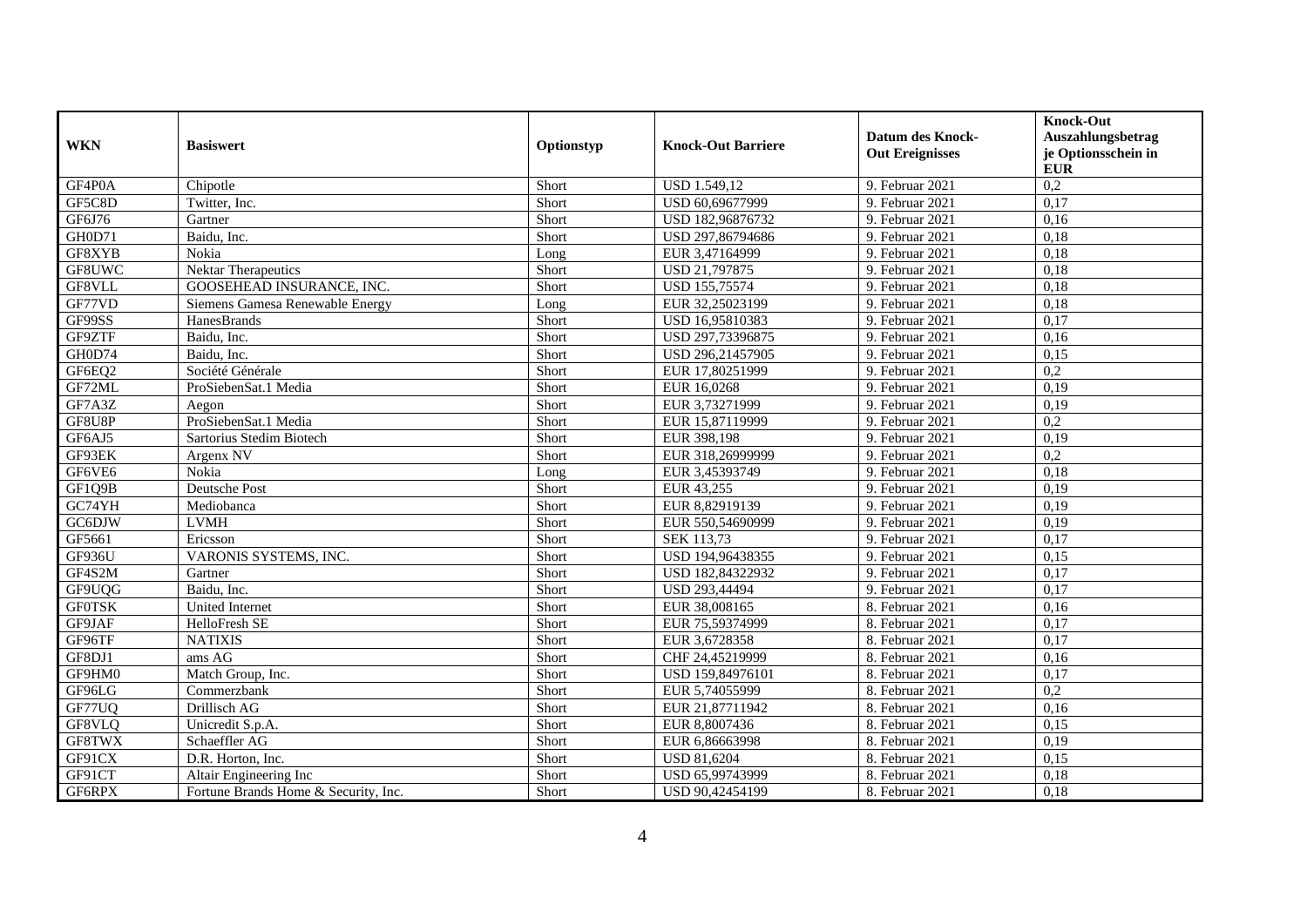|               |                                     |            |                           | <b>Datum des Knock-</b> | <b>Knock-Out</b><br>Auszahlungsbetrag |
|---------------|-------------------------------------|------------|---------------------------|-------------------------|---------------------------------------|
| <b>WKN</b>    | <b>Basiswert</b>                    | Optionstyp | <b>Knock-Out Barriere</b> | <b>Out Ereignisses</b>  | je Optionsschein in<br><b>EUR</b>     |
| GF8LTS        | BIO-RAD LABORATORIES, INC.          | Short      | USD 628,8096              | 8. Februar 2021         | 0,16                                  |
| GF8Y4V        | <b>Bank of America Corp</b>         | Short      | USD 33,01739999           | 8. Februar 2021         | 0,17                                  |
| GF9LNU        | <b>GRENKE AG</b>                    | Long       | EUR 34,25399873           | 8. Februar 2021         | 0,16                                  |
| GF93LW        | FRESHPET, INC.                      | Short      | USD 162,60839999          | 8. Februar 2021         | 0,19                                  |
| GF8VMA        | Marathon Petroleum Corporation      | Short      | USD 48,84124999           | 8. Februar 2021         | 0,17                                  |
| GF7V8P        | <b>BBVA</b>                         | Short      | EUR 4,52312509            | 8. Februar 2021         | 0,14                                  |
| GF8V0E        | <b>MDC</b> Holdings                 | Short      | USD 60,32125              | 8. Februar 2021         | 0,15                                  |
| GF9ZT5        | <b>Ballard Power Systems Inc</b>    | Short      | USD 40,14983999           | 8. Februar 2021         | 0,15                                  |
| GF8M0Z        | Ralph Lauren Corporation            | Short      | USD 110,66999999          | 8. Februar 2021         | 0,18                                  |
| GF7QWJ        | INSPIRE MEDICAL SYSTEMS, INC.       | Short      | USD 229,59457999          | 8. Februar 2021         | 0,17                                  |
| GF3H1Q        | Nvidia                              | Short      | <b>USD 559,9492</b>       | 8. Februar 2021         | 0,17                                  |
| GF4UL0        | Best Buy Co.                        | Short      | USD 116,980942            | 8. Februar 2021         | 0,15                                  |
| GF67WT        | Nvidia                              | Short      | USD 567,15675737          | 8. Februar 2021         | 0,2                                   |
| GF9ZW2        | Square                              | Short      | USD 251,61382516          | 8. Februar 2021         | 0,19                                  |
| GF7TZN        | INSPIRE MEDICAL SYSTEMS, INC.       | Short      | USD 229,59457999          | 8. Februar 2021         | 0,18                                  |
| GF8DN9        | <b>Walt Disney</b>                  | Short      | USD 185,68899999          | 8. Februar 2021         | 0,17                                  |
| GF8TV8        | Twitter, Inc.                       | Short      | USD 57,9156               | 8. Februar 2021         | 0,17                                  |
| GF9J9M        | PayPal Holdings, Inc.               | Short      | USD 277,5232              | 8. Februar 2021         | 0,2                                   |
| GF96QG        | Coty Inc                            | Short      | USD 7,83099999            | 8. Februar 2021         | 0,14                                  |
| GH0D6Z        | Baidu, Inc.                         | Short      | USD 276,88324999          | 8. Februar 2021         | 0,18                                  |
| GF93EZ        | <b>S&amp;P 500 ENERGY INDEX</b>     | Short      | USD 327,47262078          | 8. Februar 2021         | 0,16                                  |
| GF9J9D        | Square                              | Short      | USD 245,93277799          | 8. Februar 2021         | 0,17                                  |
| GF9LNX        | <b>GRENKE AG</b>                    | Long       | EUR 37,72999999           | 8. Februar 2021         | 0,001                                 |
| GF9HJ9        | <b>GRENKE AG</b>                    | Long       | EUR 37,345                | 8. Februar 2021         | 0,001                                 |
| GF9HJR        | <b>GRENKE AG</b>                    | Long       | EUR 36,18999999           | 8. Februar 2021         | 0,001                                 |
| <b>GH0KZW</b> | <b>GRENKE AG</b>                    | Long       | EUR 37,61065              | 8. Februar 2021         | 0,001                                 |
| GF9A58        | Bilfinger                           | Short      | EUR 31,41368748           | 8. Februar 2021         | 0,16                                  |
| GF8JP6        | EssilorLuxottica SA                 | Short      | EUR 131,32499999          | 8. Februar 2021         | 0,19                                  |
| GF8M00        | Bilfinger                           | Short      | EUR 30,797                | 8. Februar 2021         | 0,2                                   |
| GF7K61        | <b>NATIXIS</b>                      | Short      | EUR 3,72651843            | 8. Februar 2021         | 0,17                                  |
| GF96LW        | Dialog Semiconductor PLC            | Short      | EUR 59,53770798           | 8. Februar 2021         | 0,15                                  |
| GF62AU        | Dow Jones Industrial Average Index  | Short      | USD 31.926.946            | 8. Februar 2021         | 0,2                                   |
| GF9877        | NASDAQ-100 Index                    | Short      | USD 13.886,797668089999   | 8. Februar 2021         | 0,18                                  |
| GF84TE        | News Corporation                    | Short      | USD 21,661128             | 8. Februar 2021         | 0,2                                   |
| GF89Y1        | Freeport-McMoRan                    | Short      | USD 32,919875             | 8. Februar 2021         | 0,18                                  |
| GF96W8        | Teva Pharmaceutical Industries Ltd. | Short      | USD 12,985416             | 8. Februar 2021         | 0,19                                  |
| GF9A2Q        | Workday, Inc.                       | Short      | USD 274,61357998          | 8. Februar 2021         | 0,16                                  |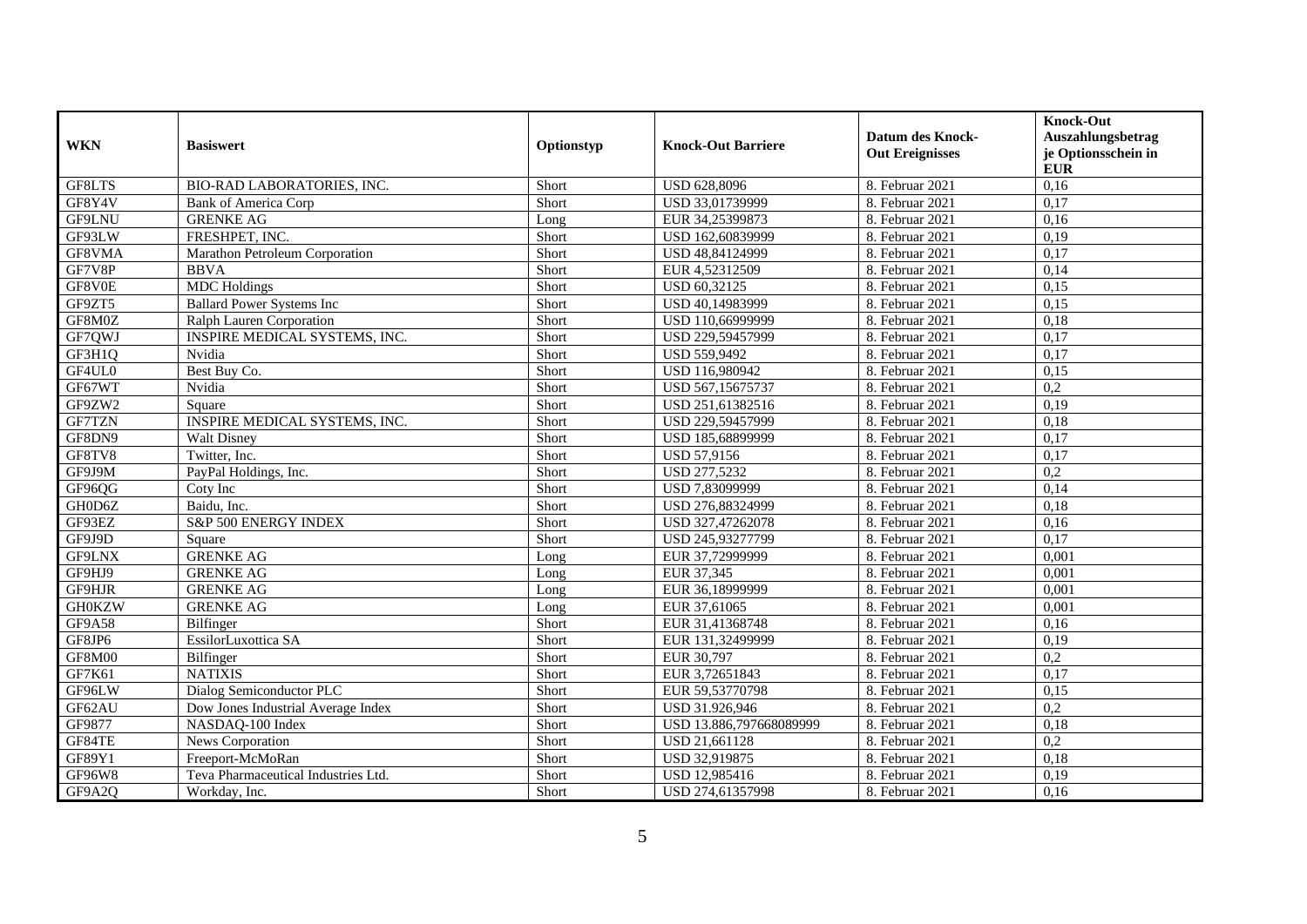| <b>WKN</b>    | <b>Basiswert</b>                   | Optionstyp | <b>Knock-Out Barriere</b> | <b>Datum des Knock-</b><br><b>Out Ereignisses</b> | <b>Knock-Out</b><br>Auszahlungsbetrag<br>je Optionsschein in<br><b>EUR</b> |
|---------------|------------------------------------|------------|---------------------------|---------------------------------------------------|----------------------------------------------------------------------------|
| GC8U2C        | Exxon Mobil                        | Short      | <b>USD 54,945</b>         | 8. Februar 2021                                   | 0,19                                                                       |
| GF7QWA        | <b>Insmed Incorporated</b>         | Short      | USD 45.30859892           | 8. Februar 2021                                   | 0,2                                                                        |
| GF72J6        | Tapestry, Inc.                     | Short      | USD 38,958125             | 8. Februar 2021                                   | 0,17                                                                       |
| GF6EBR        | <b>American Express</b>            | Short      | USD 128,982392            | 8. Februar 2021                                   | 0,17                                                                       |
| GF7U3V        | SIMPSON MANUFACTURING CO., INC     | Short      | USD 104,21686798          | 8. Februar 2021                                   | 0,18                                                                       |
| GF7R3Y        | SAIA, INC.                         | Short      | USD 202,07852577          | 8. Februar 2021                                   | 0,19                                                                       |
| GF7UAG        | <b>QUAKER CHEMICAL CORPORATION</b> | Short      | USD 290,56084999          | 8. Februar 2021                                   | 0,17                                                                       |
| <b>GC9TBR</b> | Trip.com Group Limited             | Short      | USD 36,418068             | 8. Februar 2021                                   | 0,18                                                                       |
| GF7YLG        | JP Morgan Chase                    | Short      | USD 140,73959999          | 8. Februar 2021                                   | $\overline{0.2}$                                                           |
| GF8U4C        | S&P $500(r)$ Index                 | Short      | USD 3.974,97244961        | 8. Februar 2021                                   | 0,17                                                                       |
| GF8TWE        | AMKOR TECHNOLOGY, INC.             | Short      | USD 19,50517695           | 8. Februar 2021                                   | 0,18                                                                       |
| GF7QRN        | Wells Fargo & Company              | Short      | <b>USD 33,781</b>         | 8. Februar 2021                                   | 0,18                                                                       |
| GF7M1K        | EnerSys                            | Short      | USD 94,14284669           | 8. Februar 2021                                   | 0,19                                                                       |
| GF8TV1        | PayPal Holdings, Inc.              | Short      | USD 283,08039999          | 8. Februar 2021                                   | 0,18                                                                       |
| GF7LT1        | AAON, INC.                         | Short      | USD 81,57052498           | 8. Februar 2021                                   | 0,2                                                                        |
| GF919A        | <b>QUAKER CHEMICAL CORPORATION</b> | Short      | USD 287,733024            | 8. Februar 2021                                   | 0,15                                                                       |
| <b>GF77U5</b> | Philip Morris                      | Short      | USD 86,083592             | 8. Februar 2021                                   | 0,17                                                                       |
| GF6Z4R        | S&P 500(r) Index                   | Short      | USD 3.994,79484082        | 8. Februar 2021                                   | 0,17                                                                       |
| GF53UA        | <b>ABBOTT LABS</b>                 | Short      | USD 126,684242            | 8. Februar 2021                                   | 0,19                                                                       |
| GF3TK4        | Lennar Corporation                 | Short      | USD 97,90991248           | 8. Februar 2021                                   | 0,19                                                                       |
| GC7567        | Philip Morris                      | Short      | USD 87,89561199           | 8. Februar 2021                                   | 0,19                                                                       |
| GC050Q        | <b>Bristol-Myers Squibb</b>        | Long       | <b>USD 59,7016</b>        | 8. Februar 2021                                   | 0,18                                                                       |
| <b>GB1YGU</b> | <b>Comcast Corporation</b>         | Short      | <b>USD 54,1766</b>        | 8. Februar 2021                                   | 0,19                                                                       |
| GF77U3        | Philip Morris                      | Short      | <b>USD 85,9656</b>        | 8. Februar 2021                                   | 0,14                                                                       |
| GF6VAR        | Caterpillar Inc                    | Short      | USD 197,1302              | 8. Februar 2021                                   | 0,2                                                                        |
| GF9A0D        | CMC MATERIALS, INC.                | Short      | USD 172,76340999          | 8. Februar 2021                                   | 0,14                                                                       |
| GF9JE4        | <b>Ballard Power Systems Inc</b>   | Short      | <b>USD 41,0008</b>        | 8. Februar 2021                                   | 0,15                                                                       |
| GF175L        | Genpact Ltd                        | Short      | USD 41,92846999           | 8. Februar 2021                                   | 0,14                                                                       |
| GF98M8        | Halliburton Co                     | Short      | USD 19,94086249           | 8. Februar 2021                                   | 0,18                                                                       |
| GF9373        | Shopify Inc.                       | Short      | USD 1.339,7751            | 8. Februar 2021                                   | 0,16                                                                       |
| GF93EJ        | ConocoPhillips                     | Short      | USD 46,66876248           | 8. Februar 2021                                   | 0,14                                                                       |
| GF8XZN        | Deere & Company                    | Short      | USD 315,4248              | 8. Februar 2021                                   | 0,16                                                                       |
| GF04AN        | <b>OIAGEN NV</b>                   | Short      | <b>USD 55,6509</b>        | 8. Februar 2021                                   | 0,2                                                                        |
| GF7V3B        | Nvidia                             | Short      | USD 576,9151171           | 8. Februar 2021                                   | 0,18                                                                       |
| GF7TZE        | <b>Insmed Incorporated</b>         | Short      | USD 43,86117999           | 8. Februar 2021                                   | 0,19                                                                       |
| GF8YUE        | Valero Energy Corporation          | Short      | USD 64,84457498           | 8. Februar 2021                                   | 0,15                                                                       |
| GF72JK        | TechnipFMC                         | Long       | USD 10,52973599           | 8. Februar 2021                                   | 0,19                                                                       |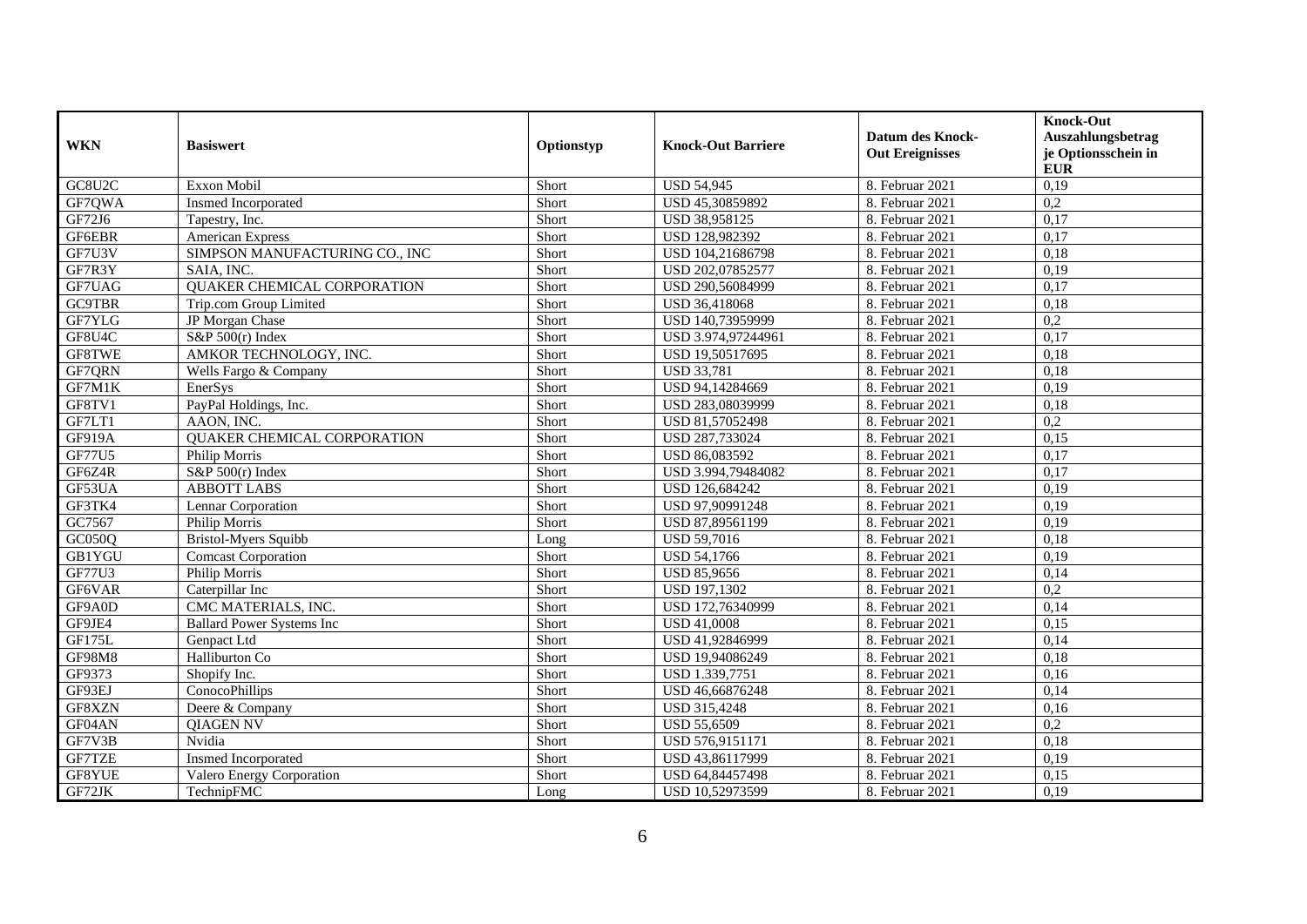| <b>WKN</b>    | <b>Basiswert</b>                                    | Optionstyp | <b>Knock-Out Barriere</b> | <b>Datum des Knock-</b><br><b>Out Ereignisses</b> | <b>Knock-Out</b><br>Auszahlungsbetrag<br>je Optionsschein in<br><b>EUR</b> |
|---------------|-----------------------------------------------------|------------|---------------------------|---------------------------------------------------|----------------------------------------------------------------------------|
| GF96QY        | Phillips 66                                         | Short      | USD 74,95041598           | 8. Februar 2021                                   | 0,13                                                                       |
| GF93KW        | Tapestry, Inc.                                      | Short      | USD 38,67649999           | 8. Februar 2021                                   | 0,18                                                                       |
| GF8YSR        | United Rentals, Inc.                                | Short      | USD 272,37324999          | 8. Februar 2021                                   | 0,17                                                                       |
| GF72WA        | Westinghouse Air Brake Technologies Corporation     | Short      | USD 82,314626             | 8. Februar 2021                                   | 0,19                                                                       |
| GF7V4L        | Teva Pharmaceutical Industries Ltd.                 | Short      | <b>USD 12,699</b>         | 8. Februar 2021                                   | 0,19                                                                       |
| GF8JT8        | Nvidia                                              | Short      | USD 571,16177499          | 8. Februar 2021                                   | 0,16                                                                       |
| GF98AA        | Centrica                                            | Short      | GBP 0,52976117            | 8. Februar 2021                                   | 0,18                                                                       |
| GH15WC        | Cancom                                              | Short      | EUR 56,85786              | 8. Februar 2021                                   | 0,19                                                                       |
| GF98FC        | <b>ASML</b>                                         | Short      | EUR 469,19999999          | 8. Februar 2021                                   | 0,19                                                                       |
| GF8J8K        | Wacker Chemie                                       | Short      | EUR 130,24062999          | 8. Februar 2021                                   | 0,19                                                                       |
| GC5TQ7        | RWE St.                                             | Long       | EUR 34,58505002           | 8. Februar 2021                                   | 0,19                                                                       |
| <b>GH0JGQ</b> | <b>GRENKE AG</b>                                    | Long       | EUR 29,46224905           | 8. Februar 2021                                   | 0,01                                                                       |
| GF98HT        | Publicis Groupe SA                                  | Short      | EUR 47,48099999           | 8. Februar 2021                                   | 0,18                                                                       |
| GF99SF        | Infineon                                            | Short      | EUR 35,488044             | 8. Februar 2021                                   | 0,18                                                                       |
| GF72YF        | FTSE MIB Index                                      | Short      | EUR 23.660,505499989998   | 8. Februar 2021                                   | 0,15                                                                       |
| GF99WN        | <b>International Consolidated Airlines Group SA</b> | Short      | GBP 1,60802999            | 8. Februar 2021                                   | 0,2                                                                        |
| GF62KM        | CAC 40 Index                                        | Short      | EUR 5.816,587428          | 8. Februar 2021                                   | 0,19                                                                       |
| GF9LNV        | <b>GRENKE AG</b>                                    | Long       | EUR 31,1073395            | 8. Februar 2021                                   | 0,001                                                                      |
| GF8LKM        | <b>Walt Disney</b>                                  | Short      | USD 188,47886398          | 8. Februar 2021                                   | 0,19                                                                       |
| GF93JJ        | Vinci                                               | Short      | EUR 87,71999999           | 8. Februar 2021                                   | 0,15                                                                       |
| GF9JA4        | Baidu, Inc.                                         | Short      | USD 280,259875            | 8. Februar 2021                                   | 0,18                                                                       |
| GF84SR        | NOVAVAX, INC.                                       | Short      | <b>USD 319,198</b>        | 8. Februar 2021                                   | 0,19                                                                       |
| GH00ZV        | Baidu, Inc.                                         | Short      | USD 281,71857699          | 8. Februar 2021                                   | 0,14                                                                       |
| GF8LQT        | <b>Southwest Airlines</b>                           | Short      | USD 52,07201998           | 8. Februar 2021                                   | 0,14                                                                       |
| GF9J9A        | Square                                              | Short      | USD 263,37264753          | 8. Februar 2021                                   | 0,18                                                                       |
| GF96LM        | Apache Corp                                         | Short      | USD 17,45930937           | 8. Februar 2021                                   | 0,15                                                                       |
| GF9149        | <b>Dassault Systemes</b>                            | Short      | EUR 190,08107998          | 8. Februar 2021                                   | $\overline{0,2}$                                                           |
| GF77NV        | Covestro AG                                         | Short      | EUR 60,152                | 8. Februar 2021                                   | 0,19                                                                       |
| GF5SJB        | Nokia                                               | Long       | EUR 3,50289869            | 8. Februar 2021                                   | 0,2                                                                        |
| GF5SJD        | Nokia                                               | Long       | EUR 3,49681354            | 8. Februar 2021                                   | 0,18                                                                       |
| GF36DH        | Vinci                                               | Short      | EUR 89,225                | 8. Februar 2021                                   | 0,2                                                                        |
| GF918G        | Wells Fargo & Company                               | Short      | <b>USD 33,2112</b>        | 8. Februar 2021                                   | 0,15                                                                       |
| GF8LS7        | M&T Bank Corporation                                | Short      | <b>USD 143,208</b>        | 8. Februar 2021                                   | 0,19                                                                       |
| GF936F        | Square                                              | Short      | USD 255,09317903          | 8. Februar 2021                                   | 0,15                                                                       |
| GF8VKT        | Marathon Oil Corporation                            | Short      | USD 8,54666562            | 8. Februar 2021                                   | 0,19                                                                       |
| GF77SQ        | D.R. Horton, Inc.                                   | Short      | USD 81,86846199           | 8. Februar 2021                                   | 0,17                                                                       |
| GF8VH5        | Illumina, Inc.                                      | Short      | USD 439,63274999          | 8. Februar 2021                                   | 0,2                                                                        |